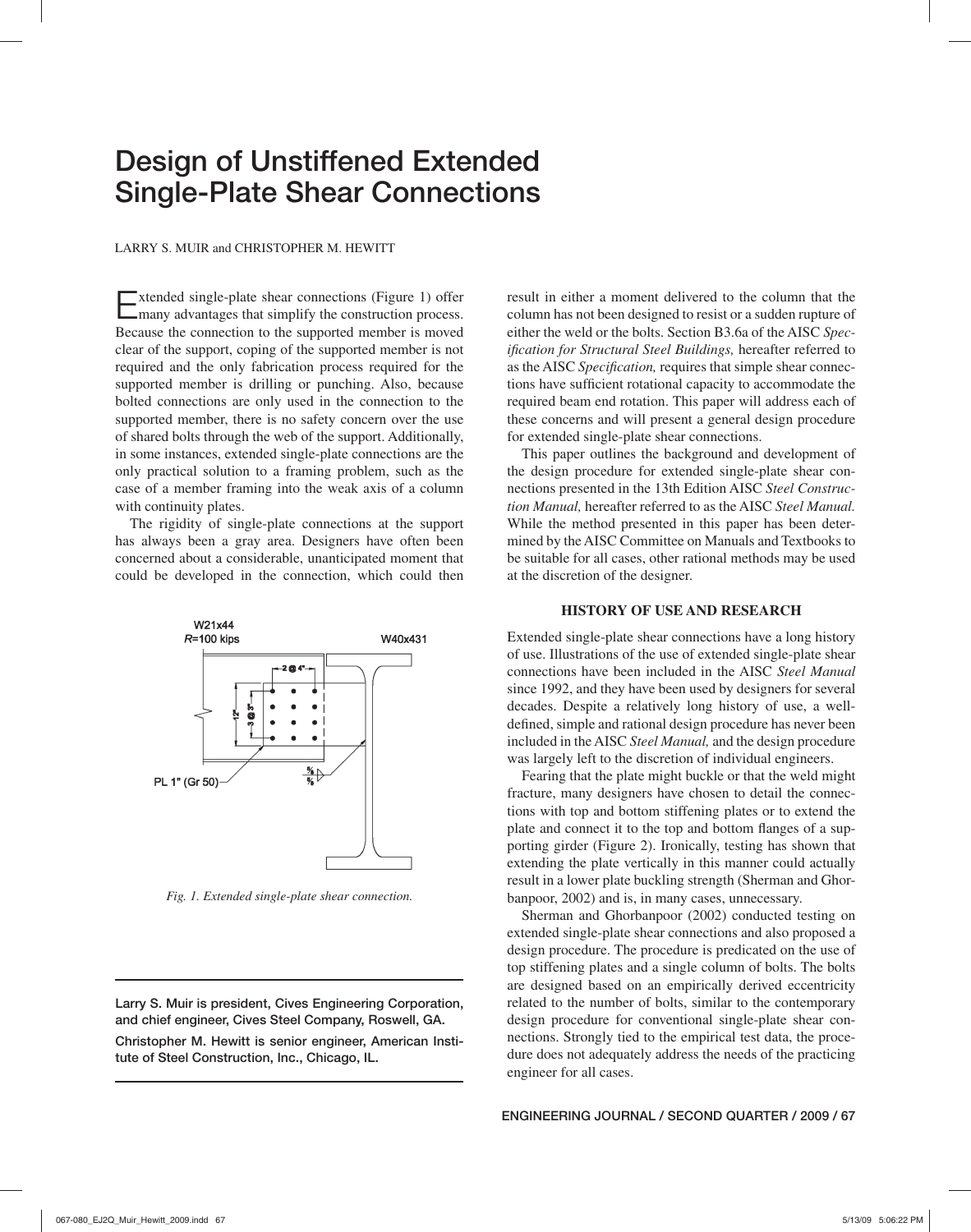## **ESTABLISHING A MODEL FOR THE CONNECTION DESIGN**

A beam connected to a support by a single-plate shear connection is an indeterminate system. The moment applied to the connection will depend on many factors, including the distance that the connection extends from the support and the relative stiffnesses of the supported beam, the connection and the support. Though it might be assumed that the moments at the support are bounded by those predicted by the pinned-end beam model at the low end, and those predicted by the fixed-end beam model at the high end, even this is insufficient. There is a possibility that the support, or connection, at one end of the beam could be quite flexible, while the other end is extremely rigid. In such a case the stiffer end would be subjected to a moment greater than the fixed-end beam moment. The upper bound then becomes the moment developed at the fixed end of a propped cantilever. Even if the stiffnesses of the supports and the beam could be reliably predicted, determining the stiffness of the connection is problematic. Not only must the stiffness of the plate be determined, but factors such as bolt slip and bearing deformation must also be accounted for in order to accurately predict the distribution of the moments in the system.

Without an accurate prediction of the moment distribution, establishing a design procedure for the connection might seem intractable. Fortunately, instead of trying to predict the behavior of the connection in service, an assumed model can be established and then steps can be taken to control the behavior to support the assumptions. This approach is supported by the lower bound (static) theorem, which states:

If an equilibrium state can be found which does not violate the yield condition, then however 'unlikely' that state may seem to be, the structure is safe. (Baker and Heyman, 1969)

Thus, the applied external forces in equilibrium with the internal force field are less than or, at most, equal to the applied external force that would cause failure, provided that all the limit states are satisfied and sufficient ductility exists to allow redistribution of the forces.

The most logical model to use is the pinned-end beam model (Figure 3) since it replicates the typical assumptions made during the main member design. The pinned-end model assumes that the connection delivers only the shear reaction from the supported beam to the support. Based on this assumption, the bolt group will be subjected to a moment equal to the shear reaction multiplied by the distance from the support to the center of the bolt group.

## **ANTICIPATED BEHAVIOR**

As stated earlier, the lower bound theorem is predicated on sufficient ductility being present to redistribute the loads. To accomplish this, the plate, as the most ductile element in the connection, is used as a fuse to shed unwanted moments prior to rupture of either the bolts or the weld. To describe this behavior the system can be modeled as a fixed-end beam of varying cross section. As the beam is loaded moments will be produced at supports, resulting in a moment diagram similar to Figure 4.

As the load increases, the possibility exists that the connection will be subjected to a moment greater than its yield



Fig. 4. Moments on a fixed-end beam.

**68 / ENGINEERING JOURNAL / SECOND QUARTER / 2009**

*and bottom flanges of support.*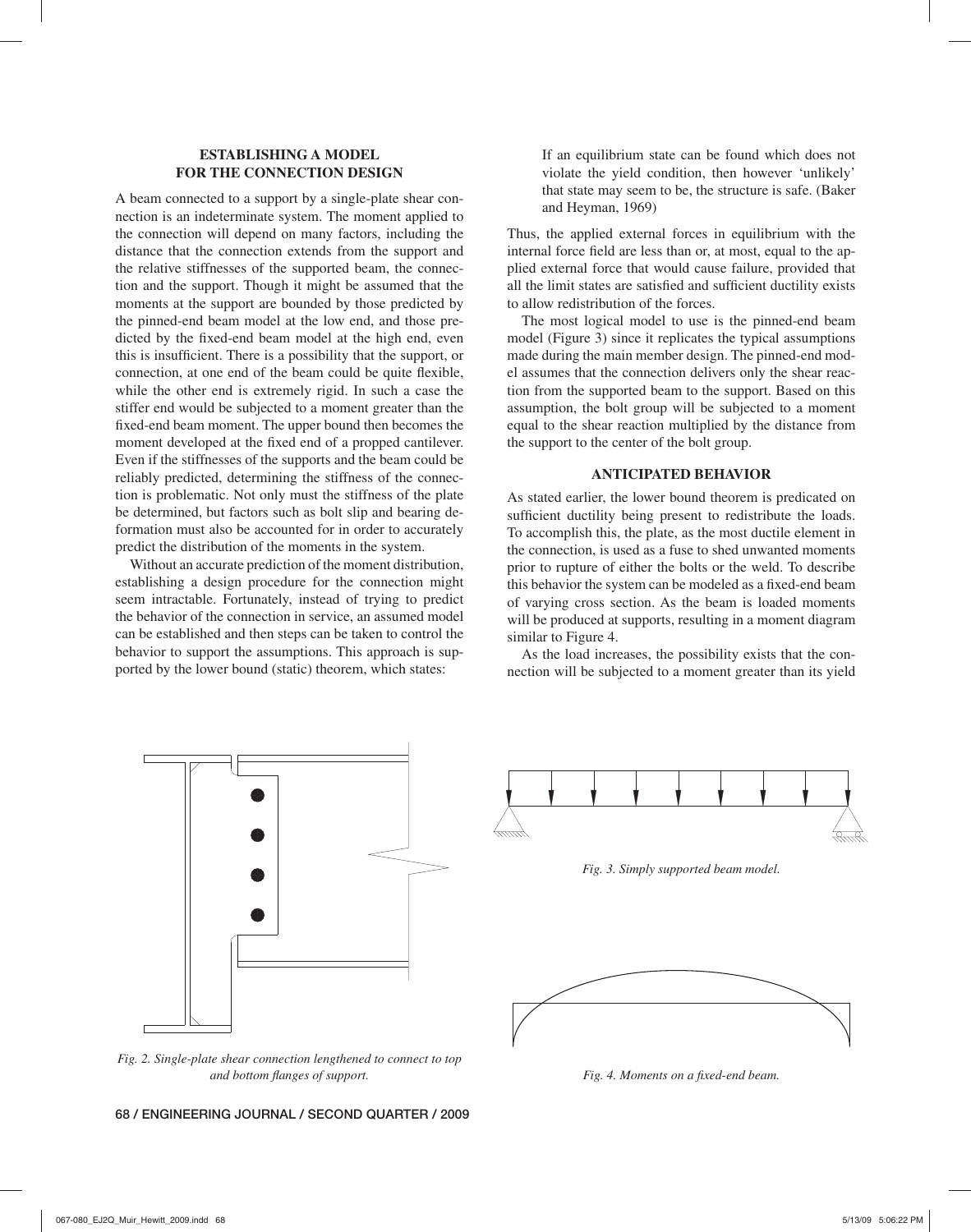strength. If this occurs, the plate will begin to yield and it will shed the excess moment to the beam, thereby relieving moment from both the connection and the support. The moment distributes to the beam because the yielding of the plate effectively lowers the plate's stiffness. This can be seen by examining the stress-strain curve for steel (Figure 5). When the plate is first loaded its modulus of elasticity,  $E$ , is 29,000 ksi. However, as it is loaded beyond the yield stress, the stress-strain curve is no longer linear, and the behavior is better predicted by the tangent modulus of elasticity,  $E_T$ , which will be significantly lower than *E*.

## **SIZING THE PLATE FOR STRENGTH AND DUCTILITY**

In order for the plate to act as a fuse, as described earlier, it must yield without rupturing the bolts or the welds and must possess sufficient strength to support the required loads, thereby setting both a lower and an upper limit on the plate thickness.

Determining the minimum required thickness is straightforward. The limit states of gross shear yielding, net shear rupture, gross flexural yielding, and net flexural rupture all must be satisfied. The plastic section modulus is used in checking both flexural yielding and rupture. This is supported by recent test results (Mohr, 2005). Though not presented as a limit state in the AISC *Specification*, it is recommended



*Fig. 5. (a) Stress-strain and (b) modulus of elasticity-strain curves for steel (based on tangent modulus).*

that shear and bending interaction be checked. This is done by applying the von Mises yield criterion:

$$
\left(\frac{f_{\nu}}{\Phi_{\nu} 0.6 F_{\nu}}\right)^2 + \left(\frac{f_a}{\Phi_a F_{\nu}}\right)^2 \le 1.0
$$

This can be rewritten in terms of the nominal reaction, *Rn*, as:

$$
\left(\frac{\frac{R_n}{dt_p}}{\Phi_v 0.6F_y}\right)^2 + \left(\frac{4R_n a}{\frac{d^2 t_p}{\Phi_a F_y}}\right)^2 \le 1.0
$$

$$
R_n = \frac{F_y dt_p}{\sqrt{2.25 + 16\left(\frac{a}{d}\right)^2}}
$$

where  $0.90$ 

$$
\varphi = 0.90
$$
  

$$
\Omega = 1.67
$$

It should be noted that the current AISC procedure recommends calculating a reduced bending strength related to the applied shear. The AISC approach, also based on the von Mises yield criterion, is theoretically equivalent to the preceding procedure. However, since the AISC equation,  $F_{cr} = \sqrt{F_y^2 - 3f_y^2}$ , includes both resistance and load terms on the right side of the equation, it may be cumbersome to apply.

Block shear and net shear must also be checked in accordance with Sections J4.3 and J4.2b of the AISC *Specification*.

Additionally, since the edge of the plate in compression may buckle, a stability check must be performed using the relationship (Muir and Thornton, 2004):

$$
\phi F_{cr} = 0.90 F_{y} Q
$$

where

Q = 1 for λ ≤ 0.7  
\nQ = (1.34 – 0.486λ) for 0.7 < λ ≤ 1.41  
\nQ = (1.30/λ<sup>2</sup>) for λ > 1.41  
\nλ = 
$$
\frac{d\sqrt{F_y}}{10t_p\sqrt{475 + 280\left(\frac{d}{a}\right)^2}}
$$

If  $\lambda$  is less than or equal to 0.7, the limit state of plate buckling will not control. It is advisable to size the plate to prevent this limit state. However, if plate bucking must be considered as a controlling limit state, it is recommended that the elastic section modulus be used as a conservative method of calculating of the applied bending/buckling capacity of the plate.

**ENGINEERING JOURNAL / SECOND QUARTER / 2009 / 69**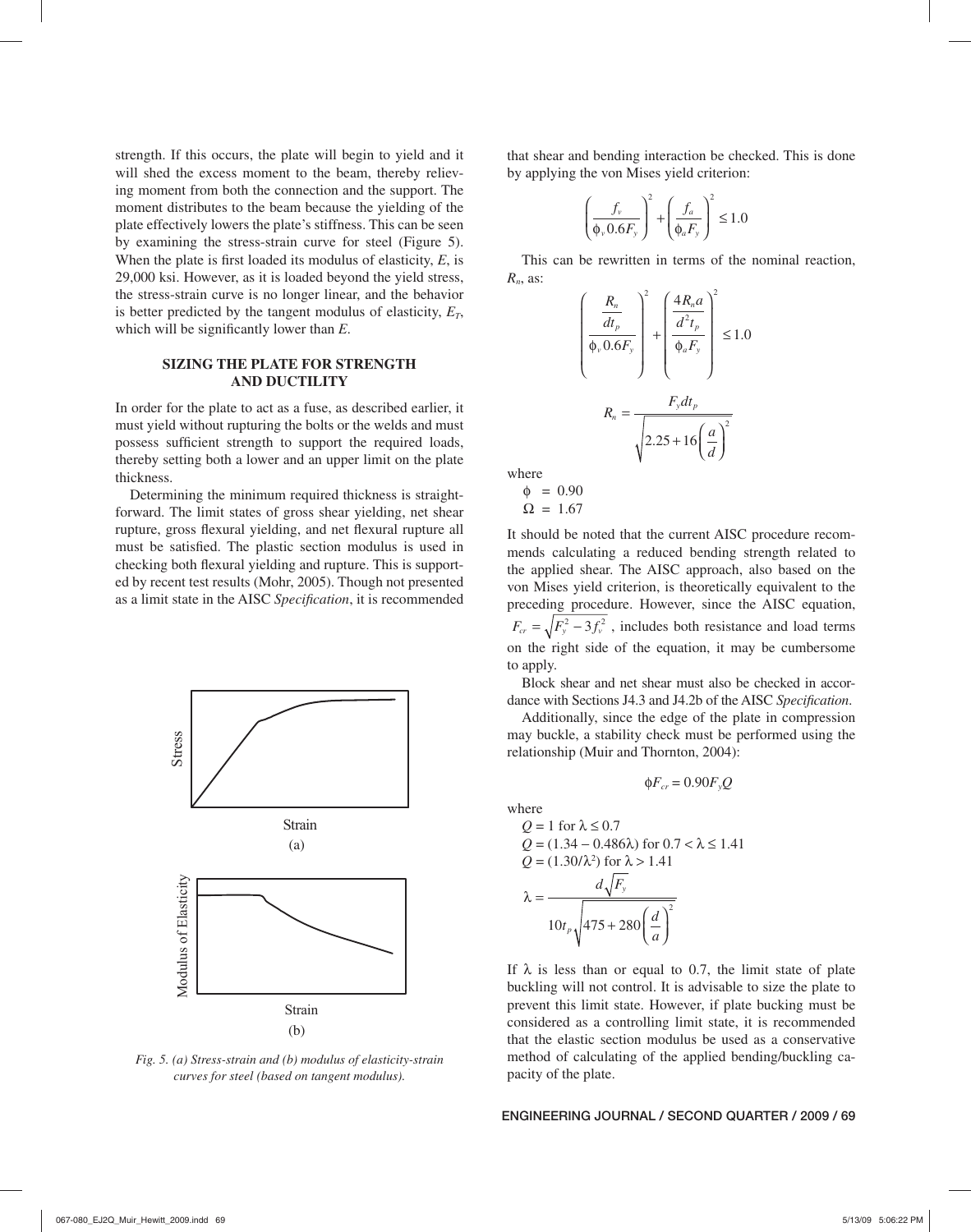Another possible concern is the torsional restraint provided by the extended connection. Most beam designs assume that the beam has full torsional end restraint. In terms of torsional restraint, the extended single-plate shear connection is very similar to a beam coped at the top and the bottom flanges. As with the case of a coped beam, if a slab is present, there should be little concern over the torsional restraint of the connection. However, where torsional restraint is a concern, it can be checked using the procedure presented by the Australian Institute of Steel Construction (Hogan and Thomas, 1988).

The flexural rupture strength of connection elements was investigated by Murray and Mohr (Mohr, 2005). It may be noted that during this testing, a restraining bolt was installed in the plates to prevent buckling prior to developing the full plastic strength of the member. A review of their data indicates that the values for  $\lambda$  varied from a low of 0.538 to a high of 0.685. The preceding theory would not have predicted the buckling in any of the plates. However, there is an important distinction that can be made between the Murray and Mohr tests and extended single-plate shear connections. The Murray and Mohr tests were designed to cause a uniform bending moment on the plates in order to test the moment capacity in the absence of any other factors. It has been shown that for a plate subjected to uniform bending, the critical length at which buckling will occur quickly decreases as the section progressively yields. For nonuniform bending, the decrease is much less pronounced and is negligible for cantilevers. (Baker, Horne, and Heyman, 1956). An extended single-plate shear connection will not be subjected to uniform bending throughout its length and, like a beam designed using the plastic section modulus, will rarely, if ever, experience appreciable yielding in service. Buckling was not a significant problem in either the Murray and Metzger (Metzger, 2006) tests or the Sherman and Ghorbanpoor (2002) tests. Buckling was given as a failure mode for only three of the tests in the Sherman and Ghorbanpoor regime, in two cases where the tab plate was extended to allow welding to the bottom flange of the support beam and a third where it is listed as "a secondary effect of twist" (Sherman, 2002).

As stated previously, the plate acts as a fuse to protect both the bolts and the welds from rupture, thereby allowing the moments to redistribute in an acceptable manner. In order to safeguard the weld, the plate must yield prior to the weld fracturing. Prior to the 13th Edition AISC *Steel Manual*, AISC required that the welds to the support be sized as at least  $\frac{3}{4}$  of the plate thickness. This requirement was developed to ensure that the plate would yield before the weld yielded (Astaneh, 1989). In the latest procedure, this recommendation has been modified, and the new procedure recommends that the plate be sized to yield before the weld ruptures. This is a more logical approach, as weld yield is not a well-defined limit state, and joint separation will not

occur until the weld ruptures. The modified requirement calls for the weld be equal to or greater than  $\frac{5}{8}$  of the plate thickness.

The  $\frac{5}{6}$   $t_n$  requirement is derived here and was verified by testing (Metzger, 2006), as is discussed later in this paper. In the derivation, the rupture strength of the weld is assumed to be  $\sqrt{\frac{2}{3}}F_{\text{EXX}}$ . This is more conservative than the strength of a transversely loaded fillet weld reflected in the AISC Steel *Manual* of  $1.5(0.6)F_{\text{EXX}}$ , but results in a closed-form solution to the problem. It also matches well with the 2006 American Welding Society (AWS) requirement 2.24.1.3, which is intended to prevent the unzipping of welds at tubular connections. AWS states that the ultimate breaking strength of fillet welds with 60 ksi or 70 ksi tensile strength shall be taken as 2.67 times the basic allowable stress. This results in a stress of 2.67(0.3)(70) = 56.1 ksi compared to  $\sqrt{\frac{2}{3}}$ (70) = 57.1 ksi with the more convenient value assumed in this paper to obtain a closed-form solution. William A. Thornton (unpublished) originally proposed this approach prior to the AISC *Steel Manual* adopting an increased strength for transversely loaded fillets. The required weld can also be derived using the strength specified in the AISC Steel Manual, but a closed-form solution cannot be obtained (though the solutions bound a somewhat smaller required weld, as would be expected.)

As stated previously, the rupture strength of the weld is assumed to be  $\sqrt{\frac{2}{3}}F_{\text{EXX}}$ . From this, the shear strength on the weld can be calculated as:

$$
F_{shear} = \frac{1}{\sqrt{3}} F_u = \frac{1}{\sqrt{3}} \sqrt{\frac{2}{3}} F_{EXX} = \frac{\sqrt{2}}{3} F_{EXX}
$$

The interaction equation for the weld is:

$$
\left(\frac{R_n}{2\frac{1}{\sqrt{2}}wL_w\frac{\sqrt{2}}{3}F_{EXX}}\right)^2 + \left(\frac{R_ne}{2\frac{1}{\sqrt{2}}w\frac{L_w^2}{4}\sqrt{\frac{2}{3}}F_{EXX}}\right)^2
$$

$$
= \left(\frac{R_n}{\frac{2}{3}wL_wF_{EXX}}\right)^2 + \left(\frac{R_ne}{\frac{1}{2\sqrt{3}}wL_w^2F_{EXX}}\right)^2 \le 1.0
$$

Solving for *Rn* yields:

$$
R_n \le \frac{wL_wF_{EXX}}{\frac{\sqrt{3}}{2}\sqrt{3+16\left(\frac{e}{L_w}\right)^2}}
$$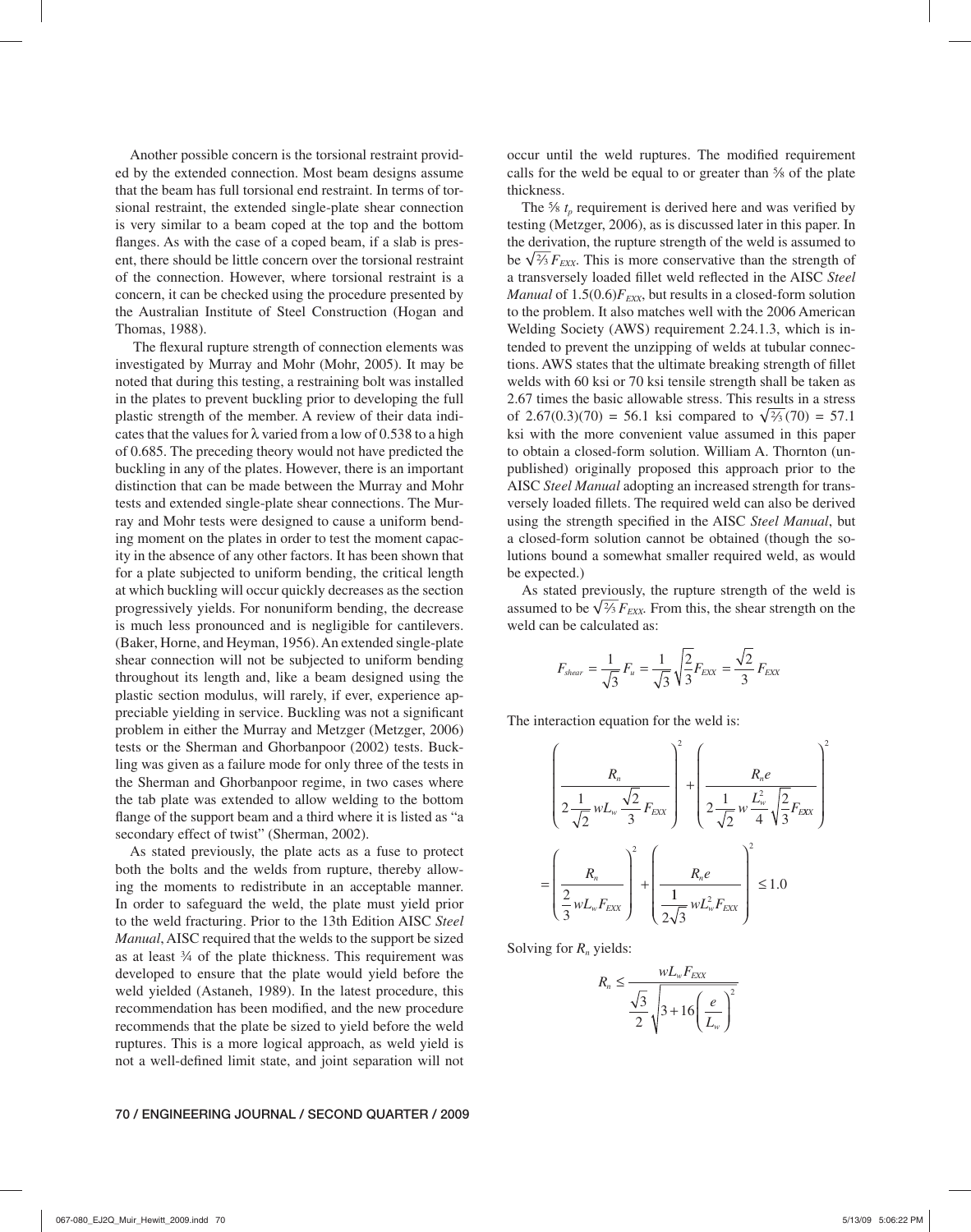Similarly for the plate, the interaction equation is:

$$
\left(\frac{V_u}{V_{np}}\right)^2 + \left(\frac{M_u}{M_{np}}\right)^2 \le 1.0
$$

$$
\left(\frac{R_n}{t_p L_w \frac{F_y}{\sqrt{3}}}\right)^2 + \left(\frac{R_n e}{\frac{1}{4} t_p L_w^2 F_y}\right)^2 \le 1.0
$$

Solving for *Rn* yields:

$$
R_n \le \frac{t_p L_w F_y}{\sqrt{3 + 16 \left(\frac{e}{L_w}\right)^2}}
$$

Since the plate must yield before the weld fractures, the following must be true:

$$
\frac{t_p L_w F_y}{\sqrt{3 + 16\left(\frac{e}{L_w}\right)^2}} \le \frac{w L_w F_{EXX}}{\sqrt{\frac{9}{4} + 12\left(\frac{e}{L_w}\right)^2}}
$$

Solving for the weld size, *w*, yields:

$$
w \ge \frac{t_p F_y \sqrt{3}}{2F_{\text{EXX}}}
$$

Assuming  $F_y = 50$  ksi and  $F_{EXX} = 70$  ksi yields:

$$
w\geq 0.619t_p\cong \frac{5}{8}t_p
$$

In a similar fashion, the plate safeguards the bolt group by yielding prior to bolt shear. To ensure that this takes place, a maximum plate thickness is determined based on the strength of the bolt group. To determine the moment strength of the bolt group, the instantaneous center of rotation method is used. To obtain the maximum moment capacity of the bolt group, a moment-only condition is assumed. The instantaneous center of rotation coincides with the center of gravity of the bolt group and the strength can be calculated as:

$$
M_{\text{max}} = 1.25 F_{\text{nv}} A_b C'
$$

where

$$
C' = \sum \left[ L_i \left( 1 - e^{-\left(\frac{10 L_i \Delta_{max}}{L_{max}}\right)} \right)^{0.55} \right]
$$

It should be noted that the bolt shear strength given in Table J3.2 of the AISC *Specification* includes a 20% reduction to account for the uneven force distribution that occurs in end loaded bolt groups (Kulak, 1987). Since this bolt group is not end loaded, the 20% strength reduction can be neglected. This is the origin of the 1.25 factor preceding the equation. It should also be noted that this is a check to ensure ductility and not strength; therefore, safety factors have not been applied to capacities of either the bolts or the plate. This is similar to the approach used for the weld ductility check shown previously.

Once the moment strength of the bolt group is determined, it can be compared to the flexural yield strength of the plate to obtain a maximum plate thickness:

$$
t_{\text{max}} = \frac{6M_{\text{max}}}{F_{\text{v}}d^2}
$$

The elastic section modulus is used in this check because the plate will begin to redistribute stress after first yielding.

## **SIZING THE BOLT GROUP**

Assuming a pinned-end beam model that delivers only shear to the face of the support, the moment that exists on the bolt group can be calculated as:

$$
M_{\text{bolt}} = Re
$$

The strength of bolt group can be calculated in the typical fashion, using the instantaneous center of rotation method. Though the bolt group is not end loaded, the 20% bolt shear strength reduction inherent in the AISC *Specification* cannot be neglected when designing for strength in practice. Accounting for the 20% reduction is a requirement of the AISC Specification as currently written, although from a theoretical standpoint the reduction is not necessary in this case.

#### **SUPPORT ROTATION**

Resistance of the support against rotation is often questioned when extended single-plate shear connections are used. In the current design procedure, because all of the connecting elements are designed to resist or otherwise accommodate the entire range of anticipated moments, support rotation and connection deformation from the plate and bolts are serviceability and not strength considerations.

When a rigid support condition exists, all significant rotation of the beam end is accommodated by deformation of the plate and the bolt group, and serviceability need not be considered. A rigid support is one in which the support and the connected beam tend to stay in place or rotate in the same direction. A rigid support may generally be assumed in any of the following cases: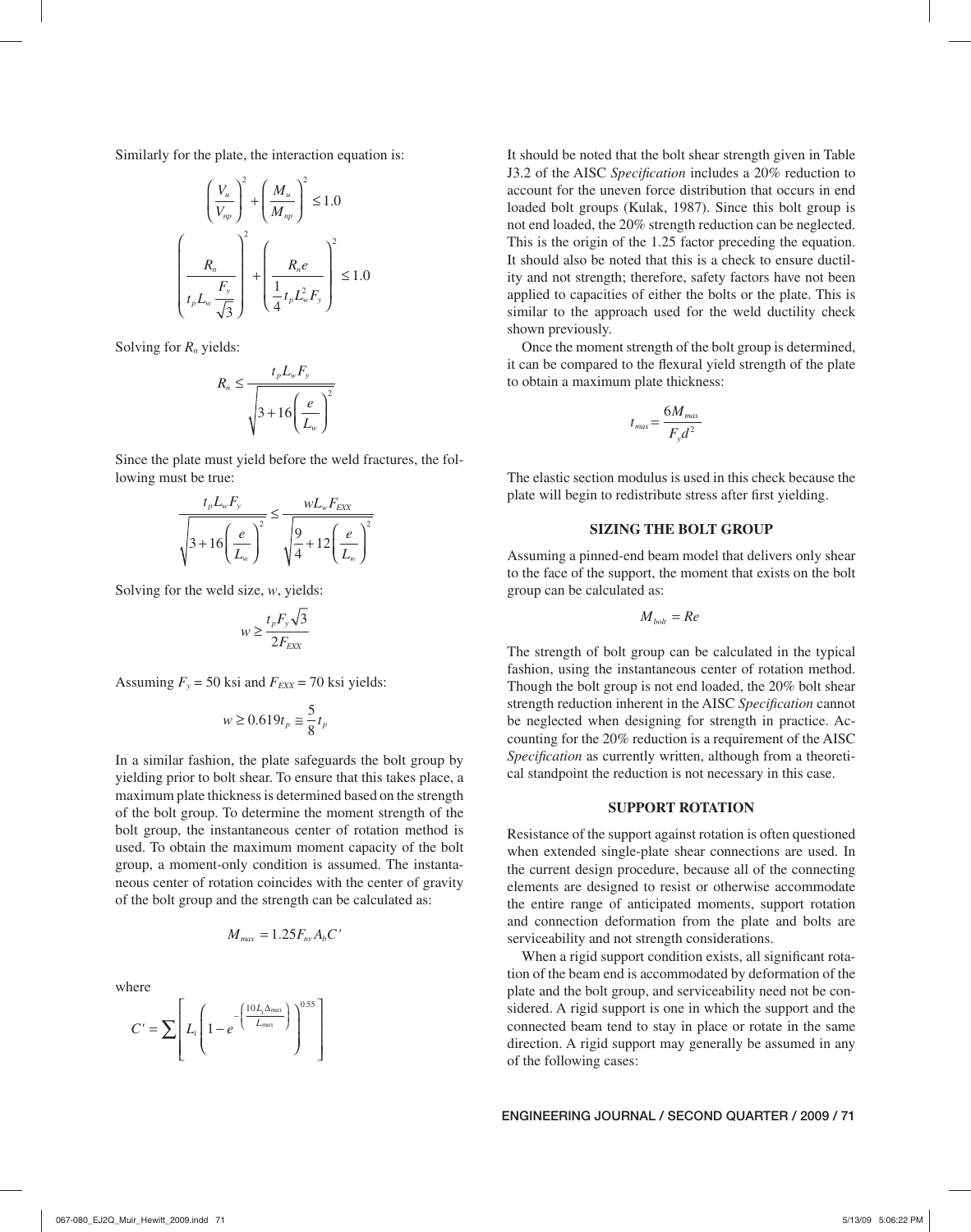| <b>Table 1. Vertical Deflections Due</b><br>to Short Slotted Holes |       |  |  |  |
|--------------------------------------------------------------------|-------|--|--|--|
| n                                                                  | Δ     |  |  |  |
| 2                                                                  | 1.06  |  |  |  |
| 3                                                                  | 0.526 |  |  |  |
| 4                                                                  | 0.350 |  |  |  |
| 5                                                                  | 0.262 |  |  |  |
| 6                                                                  | 0.209 |  |  |  |
| 7                                                                  | 0.174 |  |  |  |
| 8                                                                  | 0.149 |  |  |  |
| 9                                                                  | 0.131 |  |  |  |
| 10                                                                 | 0.116 |  |  |  |
| 11                                                                 | 0.104 |  |  |  |
| 12                                                                 | 0.095 |  |  |  |

- The single-plate connection is attached to a column flange.
- Single-plate connections are framed to both sides of a girder or column web.
- A structural slab is present, attaching to both the girder and the beam flanges.
- The torsional resistance of the girder provides sufficient rotational restraint.

If the support is considered flexible, consideration must be given to the serviceable rotation limit for the connection. Serviceability merits greater concern when short slots are used at a flexible support. It should be noted, however, that the rotation allowed even by short slots is limited by the geometry of the connection. For a connection with a single column of bolts, the angle of rotation can be approximated as:

$$
\theta = \tan^{-1}\left(\frac{\left(L_s - d_b\right)}{\left(n-1\right)s - \frac{1}{16}}\right)
$$

The vertical deflection caused by the rotation will be approximately equal to:

$$
\Delta = \tan(\theta) e = \frac{e(L_s - d_b)}{(n-1)s - \frac{1}{16}}
$$

The resulting vertical deflections, given a 10-in. eccentricity and 1-in.-diameter bolts in short-slotted holes spaced at 3 in., are as listed in Table 1.

Assuming a  $\frac{1}{4}$  in. of deflection can be tolerated, rotation problems do not exist as long as at least five rows of bolts are provided. The limit of  $\frac{1}{4}$  in. is derived from the suitable performance history of standard shear tabs with short-slotted

#### **72 / ENGINEERING JOURNAL / SECOND QUARTER / 2009**

holes, which will result in a theoretical deflection of about  $\frac{5}{16}$  in. With two or more columns of bolts, the additional geometrical restraint reduces the rotation by a factor of 4, effectively eliminating the problem (Figure 6).

In typical cases, the slab, when cured, can provide the necessary resistance to rotation. Prior to curing, the rotation caused by the dead load must be resisted by the bolted connection alone acting as a slip-critical connection. For this reason, if excessive support rotation during erection is a concern, the bolts should be pretensioned and a minimum of a Class A faying surface should be present when short slots are used. It should be noted that the worst case for any serviceability problems is a connection utilizing a single column of bolts with two rows. As either the number of rows or columns of bolts are increased, the rotation allowed by the movement in the holes drops off quickly, so that there would be essentially no problems for any connections with a double column of bolts, and the rotation of connections with single columns of bolts is only a concern when less than about five rows are employed.

The upper bound of the moment to be resisted by the bolts is defined by the design resistance of the connection, which is designed for bearing and factored down to include only the dead load. The required relationship can be written as:

$$
\frac{\phi R_{sc}C^{\prime}}{e} \ge \frac{\phi R_{v}C}{1 + L/D}
$$

The ratio of the slip resistance with a Class A faying surface to the shear strength of an ASTM A325X bolt is approximately:

$$
\frac{\phi R_{sc}}{\phi R_{v}} = \frac{\phi \mu D_{u} h_{sc} T_{b} N_{s}}{\phi F_{nv} A_{b}}
$$
  
= 
$$
\frac{1.00(0.35)(1.13)(0.85)(0.70)(90 \text{ ksi})\pi \left(\frac{d_{b}}{2}\right)^{2}(1)}{(0.75)(60 \text{ ksi})\pi \left(\frac{d_{b}}{2}\right)^{2}}
$$
  
= 0.471



*Fig. 6. Rotational restraint provided by (a) single column of bolts and (b) double column of bolts.*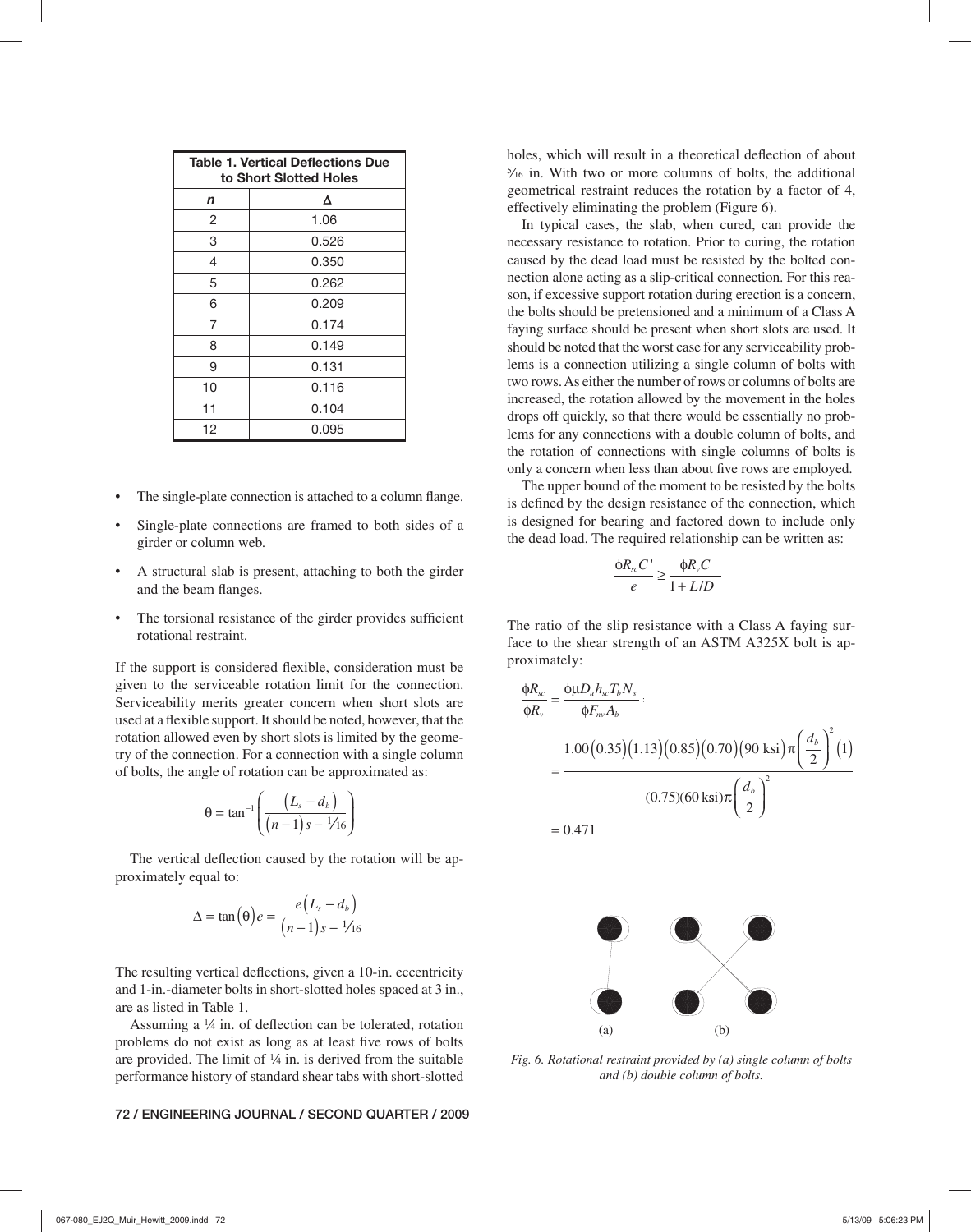It should be noted that in this ratio, the bolt pretension is taken to be 70% of the nominal tensile strength of the bolt instead of the values given in the AISC *Specification*. This is done to provide a closed-form solution to the problem. The ratio for ASTM A490 bolts is similar. It can also be shown that the ratio of *C'* to *C* is approximately 10 for eccentricities of 9 to 10 in. From this, a maximum eccentricity, *e*, can be calculated as:

$$
e = (1 + L/D)0.471(10) = 4.71(1 + L/D)
$$

In the formulation of the original LRFD *Specification*, a live-to-dead load ratio of 3 was assumed. Using the same assumption here results in a maximum eccentricity of 17.8 in. Since this is greater than the typical eccentricity used in practice, the connection will experience no serviceability problems before the concrete is cured, so long as pretensioned bolts are used with a Class A faying surface. Even with a live-to-dead load ratio as low as 1.25, serviceability will not be a problem for eccentricities up to 10 in.

Of course, once the concrete has cured, the connection may be subjected to the full live and dead loading. Serviceability must be considered for this case as well, though a different model can be used. A couple consisting of a tension force at the bolt group and a compression force in the slab will resist the rotation caused by the eccentric gravity loads. Again considering an upper bound defined by the design resistance of the connection in bearing, the required relationship for a bolt spacing of 3 in. is:

$$
n\left(\phi R_{sc}\right)\frac{\left(3\text{ in.}\right)n}{2} \ge \phi R_{v}Ce
$$

Again recognizing the ratio of the slip resistance with a Class A faying surface to the shear capacity of an ASTM A325 bolt is:

$$
\frac{\phi R_{sc}}{\phi R_v} = 0.471
$$

We find that:

$$
n^2 \ge 1.4Ce \Rightarrow e \le \frac{n^2}{1.4C}
$$

| <b>Table 2. Allowable Eccentricity</b><br>with Cured Concrete Slab |      |                       |  |
|--------------------------------------------------------------------|------|-----------------------|--|
| e-no slab                                                          | С    | $e$ – with slab (in.) |  |
| 2                                                                  | 1.18 | 2.42                  |  |
| 3                                                                  | 0.88 | 3.25                  |  |
| 4                                                                  | 0.69 | 4.14                  |  |
| 5                                                                  | 0.56 | 5.10                  |  |
| 6                                                                  | 0.48 | 5.95                  |  |
| 7                                                                  | 0.41 | 6.97                  |  |
| 8                                                                  | 0.36 | 7.94                  |  |
| 9                                                                  | 0.32 | 8.93                  |  |
| 10                                                                 | 0.29 | 9.85                  |  |
| 12                                                                 | 0.24 | 11.9                  |  |
| 14                                                                 | 0.21 | 13.6                  |  |
| 16                                                                 | 0.18 | 15.9                  |  |
| 36                                                                 | 0.08 | 35.7                  |  |

Looking at the worst case, a two-row connection, the resulting eccentricities are shown in Table 2.

Table 2 demonstrates that the eccentricity that can be resisted assuming model (c) in Figure 7 is greater than or equal to the eccentricity that the bolt group would be designed to resist as a bearing connection. Therefore, excessive support rotation and vertical deflections are unlikely to occur in practice when the assumed conditions are met.

The preceding discussion emphasized the effects of support rotation as it applies to an unrestrained support. In such cases, the support is assumed to have no stiffness, and no moment is resisted by the support. The problem is strictly one of serviceability. However, the report issued by Sherman and Ghorbanpoor (2002) addressed a "web mechanism" limit state. The web mechanism was created when the moment resistance of the column was mobilized through deformation of the column web. Since the design procedure in the AISC *Steel Manual* sizes the components to resist the full



*Fig. 7. Support rotation at short slotted holes. (a) Support restrained by bolts slipping into bearing. (b) Support restrained by slip resistance to moment. (c) Support restrained by slip resistance to tension and compression in slab.*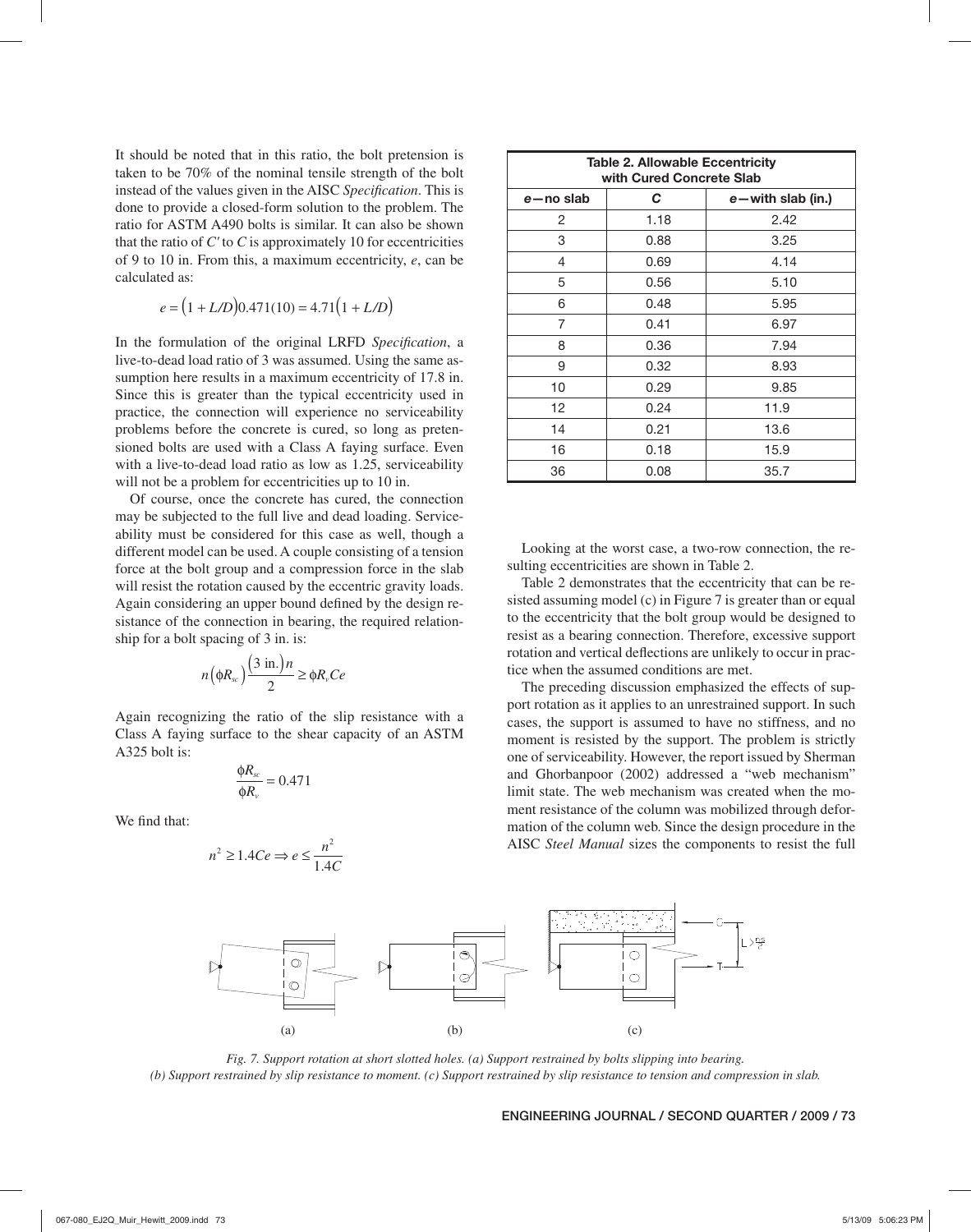eccentricity at the bolted connection, the rotational resistance of the support is not required to resist the design loads. The rotation is therefore limited to the simple beam end rotation (usually assumed to be on the order of 0.03 radian) and the rotation allowed by the bolt slip in the holes and bearing deformations in the plates and the bolts. Since this deformation is self-limiting, it is only a serviceability concern.

The limited rotation that results from the AISC procedure can be seen by examining a plot of shear versus rotation from the Sherman and Ghorbanpoor test 1-U (Figure 8). In this test, the girder rotated more than 9 degrees. This obviously exceeds the rotation predicted by simple beam end rotation and connection slip. However, when the predicted capacity from the AISC *Steel Manual* is shown (represented by the heavy horizontal line), it can be seen that the resulting support rotation is limited to less than 3 degrees. The combined rotation that could be expected from the simple beam end rotation, and the connection slip would be about 4 degrees. Limiting the applied load to the design capacity instead of the nominal capacity would result in a further decrease in the support rotation.

#### **COMPARISON TO TEST RESULTS**

There is data available from 13 tests performed on unstiffened, extended single-plate connections. Sherman and Ghorbanpoor (2002) presented the results of eight tests. Murray and Metzger (Metzger, 2006) performed five additional tests sponsored by Cives Steel Company. The plates in seven of the tests conformed to the parameters of the design procedure presented in this paper. However, all of the Sherman tests used a weld equal to  $\frac{3}{4}$  of the plate thickness, and all of the Murray tests used a weld equal to  $\frac{1}{2}$  the plate thickness. The objective of the Sherman and Ghorbanpoor project



*Fig. 8. Plot of shear versus rotation for the Sherman and Ghorbanpoor test 1-U.*

was to develop a design procedure for extended single-plate connections. The objective of the Murray and Metzger testing program was to verify the procedures contained in the AISC *Steel Manual* for both conventional and extended single-plate connections. A special emphasis of the Murray and Metzger testing was to validate the reduction in required weld size from  $\frac{3}{4}$  of the plate thickness to  $\frac{5}{8}$  of the plate thickness. Thus, the available test data represent a wide spectrum of conditions. The single-plate connections in the Sherman testing were all attached to the webs of either columns or girders and are representative of connections with flexible supports, where the bolts would tend to be the more critical than the welds. The Murray single-plate connections were all attached to the flange of a  $W14\times90$  and are representative of connections with rigid supports, where the welds would tend to be the more critical than the bolts.

As can be seen in Table 3, the design procedure contained in the AISC *Steel Manual* provides a good margin of safety. Though not typically considered in the design of shear connections, one failure mode emphasized in the work of Sherman and Ghorbanpoor, which is not explicitly considered in the current design procedure, is that of plate twist. Two tests, 2-U and 4-U, are reported as having failed primarily by twisting of the plate.

Work by Bennetts, Thomas, and Grundy (1981) investigated shear connections with the specific goal of developing an understanding of the torsional behavior of shear connections due to the eccentricity of load between the connecting plates and the adjacent beam web. This investigation included testing to determine the torsional stiffness of many types of shear connections, including extended single-plate connections. In that work, the researchers showed that single -plate connections maintain the majority of their torsional rigidity until the plate yields, at which time, as one might expect, the torsional rigidity of the connection decreases and the twist of the connection becomes apparent. To design for this effect, the limit state of twist in the new design procedure is implicitly checked considering the von Mises interaction of forces on the plate, which ensures that the plate does not yield in the presence of shear forces. Effects of twisting can be further mitigated by the lateral bracing of the beam when a slab is present. As can be seen in the test results from Sherman and Ghorbanpoor, the measured capacity was 82.9 kips for test 2-U and 98.7 kips for test 4-U. The limit predicted by the von Mises interaction for both conditions is 85.6 kips, which is accurate to within approximately 3% of the measured capacity of the connection and supports the assumption that twist effects are appropriately addressed by the limit state of yielding of the connection. Twist is listed as a secondary failure mode for tests 6-U and 6-UB, which resisted 138 kips and 136 kips, respectively. The von Mises limit state predicts a capacity of only 116 kips. Further work to refine procedures for considering torsional limit states in all types of shear connections may be appropriate.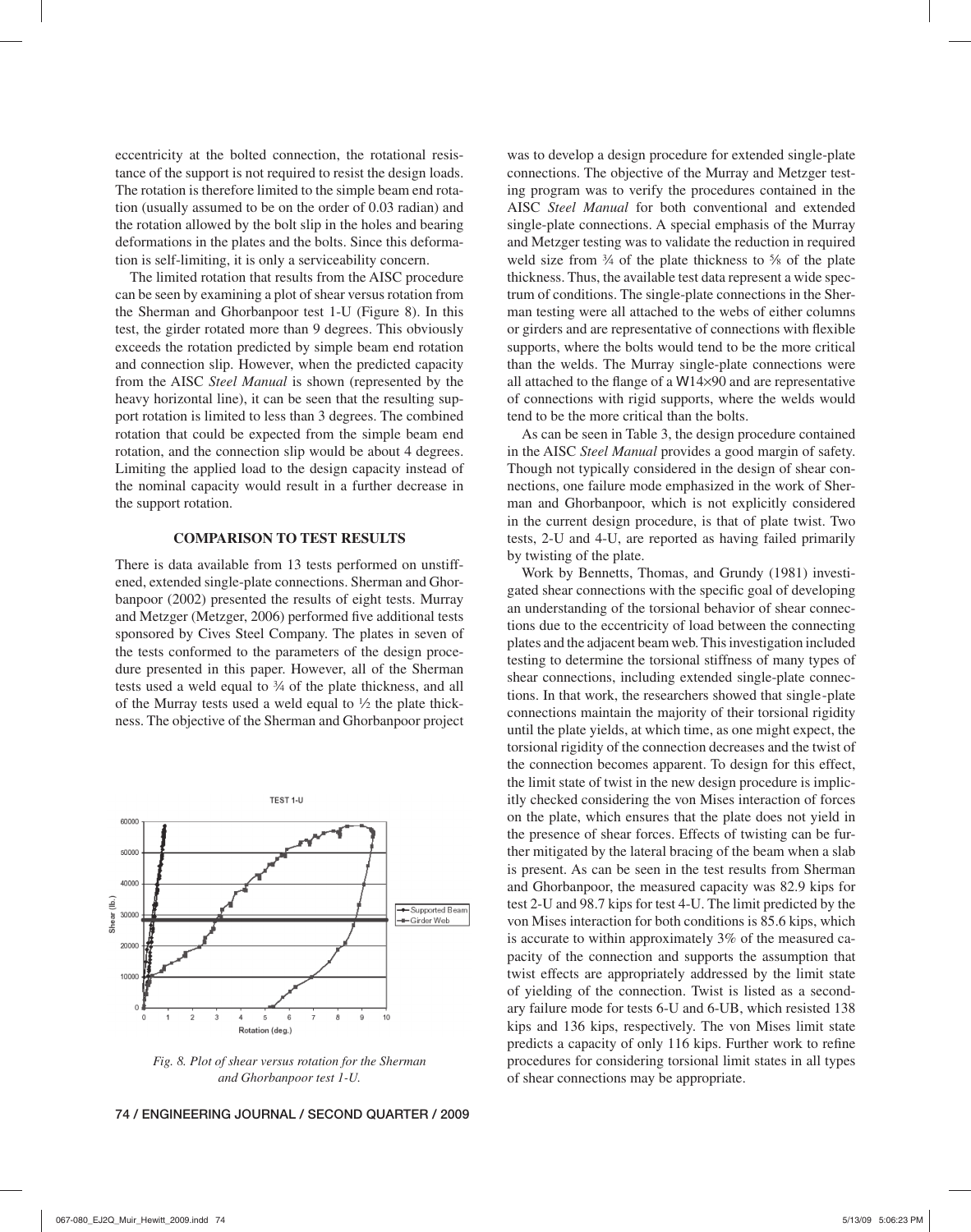| Table 3. Summary and Comparison of Unstiffened Extended Single-Plate Connection Test Data |                                                                                                              |                                   |                                                    |            |                                                                               |                                                              |                                                                                   |                                                                                   |                                  |                                   |                                                         |                                                           |
|-------------------------------------------------------------------------------------------|--------------------------------------------------------------------------------------------------------------|-----------------------------------|----------------------------------------------------|------------|-------------------------------------------------------------------------------|--------------------------------------------------------------|-----------------------------------------------------------------------------------|-----------------------------------------------------------------------------------|----------------------------------|-----------------------------------|---------------------------------------------------------|-----------------------------------------------------------|
| <b>Test</b>                                                                               | <b>Columns</b><br>of Bolts                                                                                   | <b>Rows</b><br>of<br><b>Bolts</b> | <b>Depth</b><br><b>of</b><br><b>Plate</b><br>(in.) | a<br>(in.) | <b>Maximum</b><br><b>Allowed</b><br><b>Plate</b><br><b>Thickness</b><br>(in.) | <b>Plate</b><br><b>Thickness</b><br><b>Provided</b><br>(in.) | <b>Meets</b><br><b>Criteria</b><br>for<br><b>Extended</b><br><b>Shear</b><br>Tab? | <b>Meets</b><br><b>Criteria</b><br>for<br><b>Standard</b><br><b>Shear</b><br>Tab? | <b>Tested</b><br><b>Capacity</b> | <b>Tested</b><br><b>Predicted</b> | <b>Tested</b><br><b>Design</b><br>(Factor<br>of Safety) | <b>Tested</b><br>Adj.<br>Design*<br>(Factor<br>of Safety) |
|                                                                                           |                                                                                                              |                                   |                                                    |            |                                                                               |                                                              | <b>Sherman and Ghorbanpoor</b>                                                    |                                                                                   |                                  |                                   |                                                         |                                                           |
| $1-U$                                                                                     | $\mathbf{1}$                                                                                                 | 3                                 | 9                                                  | 6.85       | 0.402                                                                         | $\frac{3}{8}$                                                | <b>YES</b>                                                                        | <b>NO</b>                                                                         | 58.7                             | 2.08                              | 5.19                                                    | 4.15                                                      |
| $2-U$                                                                                     | $\mathbf{1}$                                                                                                 | 5                                 | 15                                                 | 6.3        | 0.421                                                                         | $\frac{3}{8}$                                                | <b>YES</b>                                                                        | <b>NO</b>                                                                         | 82.9                             | 1.00                              | 2.51                                                    | 2.01                                                      |
| $3-U$                                                                                     | $\mathbf{1}$                                                                                                 | 3                                 | 9                                                  | 6.86       | 0.402                                                                         | $\frac{3}{8}$                                                | <b>YES</b>                                                                        | <b>NO</b>                                                                         | 54.8                             | 1.94                              | 4.85                                                    | 3.88                                                      |
| 3-UM                                                                                      | $\mathbf{1}$                                                                                                 | 3                                 | 9                                                  | 6.86       | 0.402                                                                         | $\frac{3}{8}$                                                | <b>YES</b>                                                                        | <b>NO</b>                                                                         | 58.6                             | 2.07                              | 5.18                                                    | 4.15                                                      |
| $4-U$                                                                                     | $\mathbf{1}$                                                                                                 | 5                                 | 15                                                 | 10.04      | 0.421                                                                         | $\frac{1}{2}$                                                | <b>NO</b>                                                                         | <b>NO</b>                                                                         | 98.7                             | 1.79                              | 4.48                                                    | 3.59                                                      |
| $6-U$                                                                                     | 1                                                                                                            | 6                                 | 18                                                 | 10.04      | 0.428                                                                         | $\frac{1}{2}$                                                | <b>NO</b>                                                                         | <b>NO</b>                                                                         | 138                              | 1.77                              | 4.43                                                    | 3.54                                                      |
| 6-UB                                                                                      | 1                                                                                                            | 6                                 | 18                                                 | 10.04      | 0.428                                                                         | $\frac{1}{2}$                                                | NO.                                                                               | <b>NO</b>                                                                         | 135.8                            | 1.74                              | 4.36                                                    | 3.48                                                      |
| $8-U$                                                                                     | 1                                                                                                            | 8                                 | 24                                                 | 10.04      | 0.426                                                                         | $\frac{1}{2}$                                                | <b>NO</b>                                                                         | <b>NO</b>                                                                         | 173.6                            | 1.31                              | 3.28                                                    | 2.62                                                      |
|                                                                                           | <b>Murray and Metzger</b>                                                                                    |                                   |                                                    |            |                                                                               |                                                              |                                                                                   |                                                                                   |                                  |                                   |                                                         |                                                           |
| 1                                                                                         | 1                                                                                                            | 3                                 | 8.5                                                | 3          | 0.259                                                                         | $\frac{3}{8}$                                                | <b>NO</b>                                                                         | <b>YES</b>                                                                        | 81                               | 1.11                              | 1.85                                                    | 1.85                                                      |
| $\overline{2}$                                                                            | 1                                                                                                            | 4                                 | 11.5                                               | 3          | 0.271                                                                         | $\frac{3}{8}$                                                | <b>NO</b>                                                                         | <b>YES</b>                                                                        | 110                              | 1.48                              | 3.69                                                    | 2.95                                                      |
| 3                                                                                         | 1                                                                                                            | 5                                 | 14.5                                               | 3          | 0.259                                                                         | $\frac{3}{8}$                                                | <b>NO</b>                                                                         | <b>YES</b>                                                                        | 146                              | 1.10                              | 2.75                                                    | 2.20                                                      |
| 4                                                                                         | 1                                                                                                            | 7                                 | 20.5                                               | 3          | 0.256                                                                         | $\frac{3}{8}$                                                | <b>NO</b>                                                                         | <b>YES</b>                                                                        | 200                              | 1.08                              | 2.70                                                    | 2.16                                                      |
| 5                                                                                         | 2                                                                                                            | 3                                 | 8.5                                                | 3          | 0.695                                                                         | $\frac{1}{2}$                                                | <b>YES</b>                                                                        | <b>NO</b>                                                                         | 89                               | 1.20                              | 2.99                                                    | 2.39                                                      |
| 6                                                                                         | 2                                                                                                            | 5                                 | 14.5                                               | 3          | 0.585                                                                         | $\frac{1}{2}$                                                | <b>YES</b>                                                                        | <b>NO</b>                                                                         | 200                              | 1.18                              | 2.94                                                    | 2.35                                                      |
| $\overline{7}$                                                                            | 1                                                                                                            | $\overline{7}$                    | 20.5                                               | 9          | 0.256                                                                         | $\frac{3}{8}$                                                | <b>YES</b>                                                                        | <b>NO</b>                                                                         | 97                               | 1.07                              | 2.68                                                    | 2.14                                                      |
| $5A***$                                                                                   | $\overline{2}$                                                                                               | $\overline{2}$                    | 8.5                                                | 3          | 0.368                                                                         | $\frac{1}{2}$                                                | <b>NO</b>                                                                         | <b>NO</b>                                                                         | 88                               | 2.16                              | 5.39                                                    | 4.31                                                      |
|                                                                                           | * Where bolt shear controls the design value, the 20% reduction for end-loaded connections has been removed. |                                   |                                                    |            |                                                                               |                                                              |                                                                                   |                                                                                   |                                  |                                   |                                                         |                                                           |

\* Where bolt shear controls the design value, the 20% reduction for end-loaded connections has been removed. \*\* Connection failure did not occur.

Plate buckling was not listed as a failure mode for any of the unstiffened, extended single-plate connection tests. Interestingly when the plate was extended to the bottom flange of the supporting girder, as illustrated in Figure 2, the plate was more likely to buckle.

## **SUMMARY OF RECOMMENDED DESIGN PROCEDURE**

The following procedure has been adopted into the AISC *Steel Manual* as a universally applicable method of designing single plate shear connections. A general extended single-plate shear connection is shown in Figure 9. The procedure, referred to as the extended procedure, is useful when the dimensional and other limitations of the conventional single-plate shear connection design method cannot be satisfied. This procedure can be used to determine the strength of single-plate shear connections with multiple vertical rows of bolts.



Fig. 9. General extended single-plate connection configuration.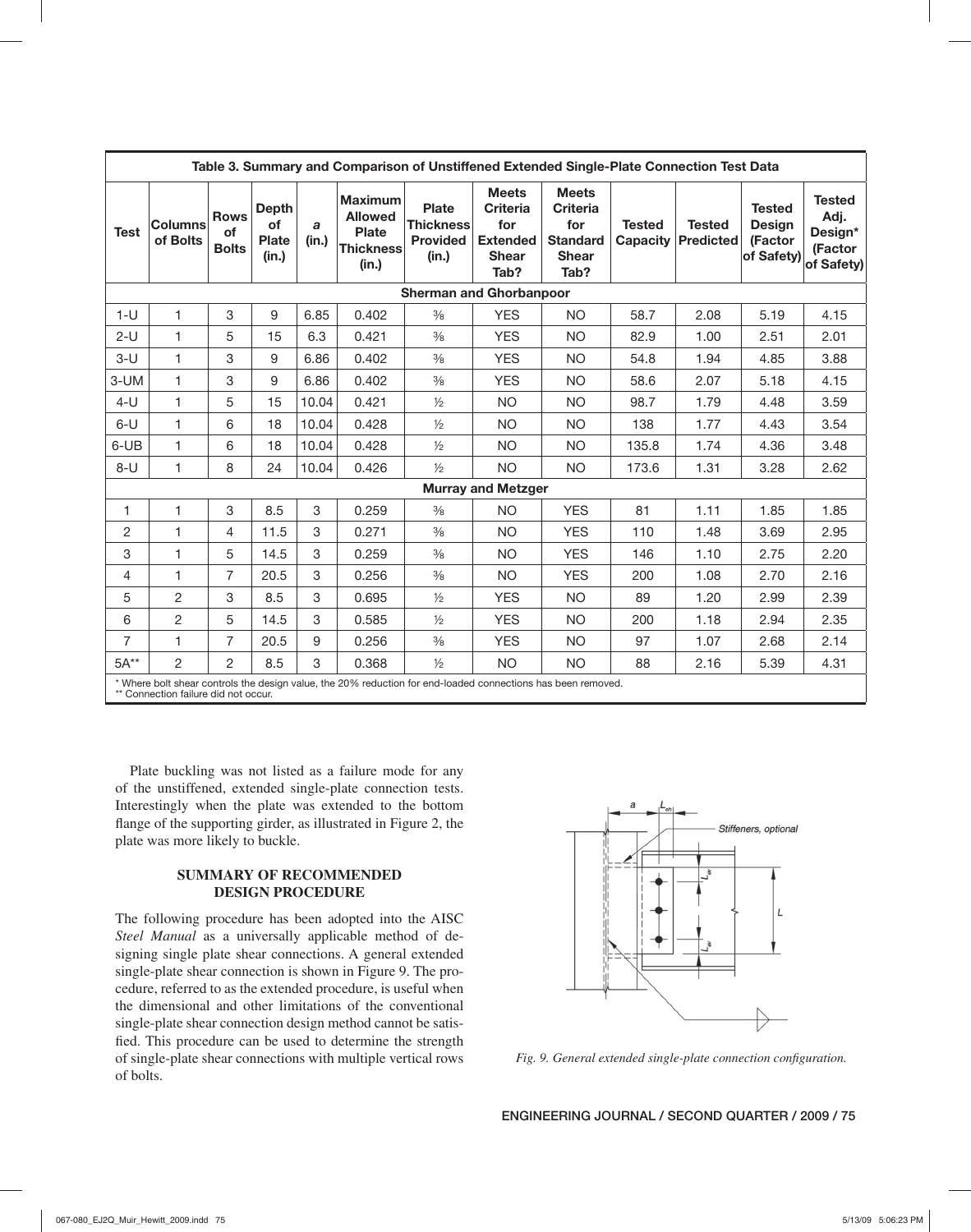## **Limitations**

- 1. The use of holes must satisfy AISC *Specification* Section J3.2 requirements. The shear load can be considered to be applied transverse to the slots. The eccentricity does not require that the bolts be designed as slip-critical.
- 2. The horizontal and vertical edge distances, *Leh* and L<sub>ev</sub>, must satisfy AISC Specification Table J3.4 requirements.

### **Design Checks**

- 1. Determine the bolt group required for bolt shear and bolt bearing with eccentricity, *e,* measured as the distance from the support to the center of the bolt group. Alternative considerations of the design eccentricity are acceptable when justified by rational analysis. For example, see Sherman and Ghorbanpoor (2002).
- 2. Determine the maximum plate thickness permitted such that the plate moment strength does not exceed the moment strength of the bolt group in shear, as follows:

$$
t_{\text{max}} = \frac{6M_{\text{max}}}{F_{y}d^{2}}
$$

where

 $M_{max}$  = 1.25 $F_v A_b C'$ 

- $1.25F_v =$  shear strength of an individual bolt from AISC Specification Table J3.2, ksi, multiplied by a factor of 1.25 to remove the 20 percent reduction for uneven force distribution in end-loaded bolt groups (Kulak, 2002). The joint in question is not end loaded.
- $A_b$  = area of an individual bolt, in.<sup>2</sup><br>  $C'$  = coefficient from Part 7 of the
- $=$  coefficient from Part 7 of the AISC *Steel Manual* for the moment-only case (instantaneous center of rotation at the centroid of the bolt group), in.
- $F_y$  = plate specified yield stress, ksi
- $d =$  plate depth, in.

The foregoing check is made at the nominal strength level, since the check is to ensure ductility, not strength.

#### *Exceptions:*

a. For a single vertical row of bolts only, the foregoing criterion need not be satisfied if either the beam web or the plate satisfies  $t \le d_b/2 + \frac{1}{16}$  and both satisfy  $L_{eh} \geq 2d_b$ .

- b. For a double vertical row of bolts only, the foregoing criterion need not be satisfied if both the beam web and the plate satisfy  $t \le d_b/2 + \frac{1}{16}$  and  $L_{eh} \ge 2d_b$ .
- 3. Check the plate for shear yielding, shear rupture and block shear rupture.
- 4. Check the plate for flexure with the von Mises shear reduction. That is, check the available flexural yielding strength of the plate,  $\phi M_n$  or  $M_n/\Omega$ , based upon a critical stress  $F_{cr}$ :

$$
F_{cr} = \sqrt{F_y^2 - 3f_v^2}
$$

$$
M_n = F_{cr}Z
$$

$$
\phi = 0.90 \qquad \Omega = 1.67
$$

These equations can be rearranged to be directly solvable in terms of the connection available strength as  $\phi R_n$ or  $R_n$ /Ω such that

$$
R_n = \frac{F_y dt_p}{\sqrt{2.25 + 16\left(\frac{a}{d}\right)^2}}
$$

 $\phi = 0.90$   $\Omega = 1.67$ 

- 5. Check the plate for buckling.
- 6. Size weld as  $w = \frac{5}{8}t_p$
- 7. Ensure that the supported beam is braced at points of support.
- 8. Check serviceability criteria.

The design procedure for extended single-plate shear connections permits the column to be designed for an axial force without eccentricity. In some cases, economy may be gained by considering alternative design procedures that allow the transfer of some moment into the support, for example, 5% of the beam fi xed-end moment, provided that this moment is also considered in the design of the supporting member.

To provide for stability during erection and lateral support of the beam, it is recommended that the minimum plate length be one-half the *T*-dimension of the beam to be supported. The maximum length of the plate must be compatible with the *T*-dimension of an uncoped beam and the remaining web depth, exclusive of fillets, of a coped beam. Note that the plate may encroach upon the fillet(s) as shown in Figure 10-3 of the AISC *Steel Manual*.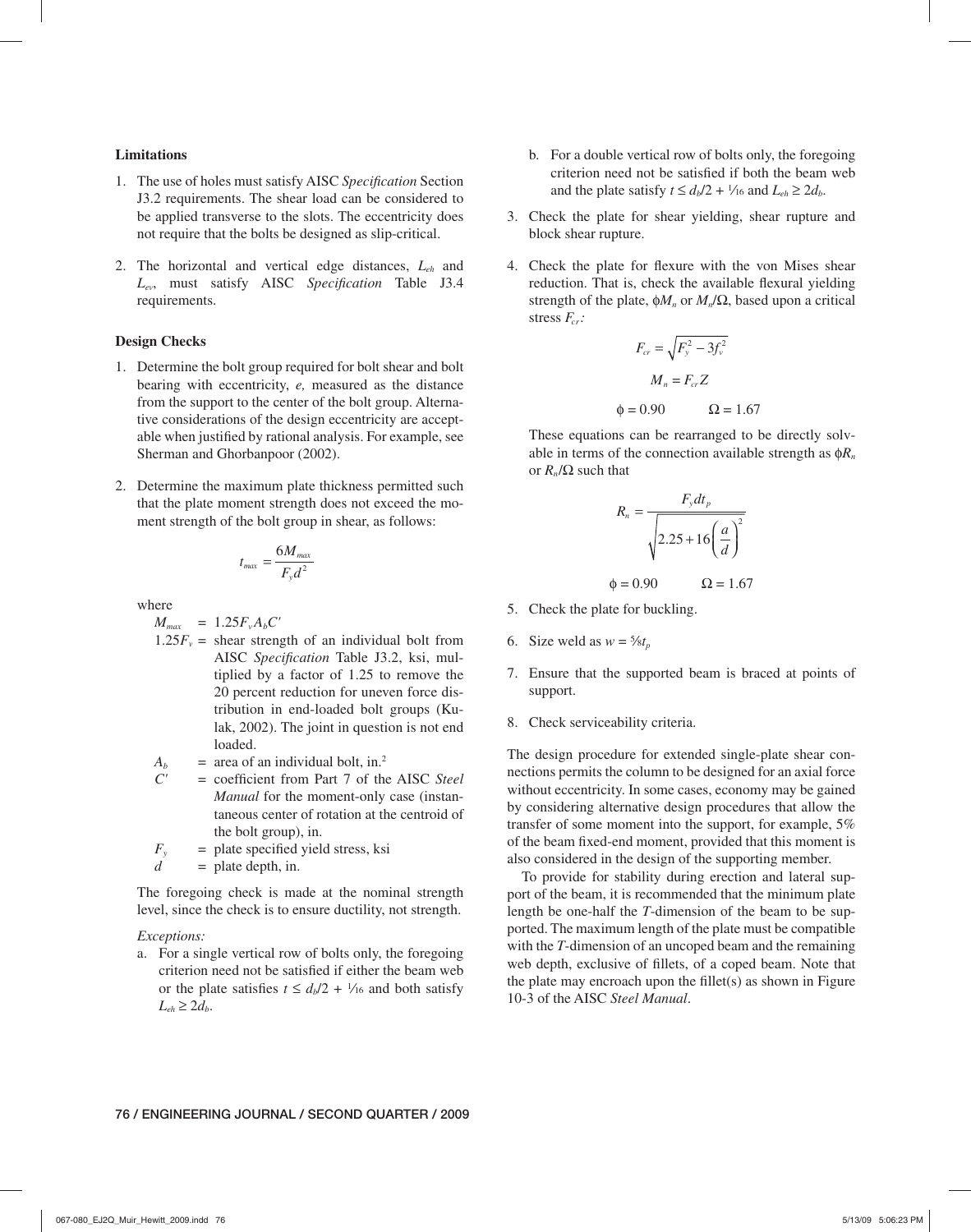## **DESIGN EXAMPLE**

W16X26

```
R=100 kips
```


Consider a W16×26 with a 100 kip (LRFD) end reaction (see figure). Find an extended single-plate shear connection to support the end reaction.

Assume 1-in. diameter ASTM A490-N bolts ( $\phi R_v$  = 35.3 kips/bolt),  $a = 9.5$  in., and all edge distances equal to 1.5 in.

Determine the equivalent bolt strength of the bolt group.

 $C = 3.44$ 

Maximum strength of bolt group due to bearing

$$
R = \phi 2.4 F_u t_w d_b
$$
  
= (0.75)(2.4)(65 ksi)(0.25 in.(1.0 in.)  
= 29.3 kips/bolt

Determine required *C*-value

$$
C_{req'd} = \frac{R_u}{\phi R_{n/bolt}} = \frac{100 \text{ kips}}{29.3 \text{ kips}} = 3.41 \le 3.44 \text{ o.k.}
$$

The check, however, will be performed to demonstrate the calculations involved. Find maximum plate thickness such that plate will yield before bolts rupture by accounting for the 20% reduction in bolt strength generally applied to account for the case of end-loaded connections.

$$
R_n = \frac{\phi R_v}{(1 - 0.20)\phi} = \frac{35.3 \text{ kips}}{0.8(0.75)} = 58.8 \text{ kips/bolt}
$$

Find the "pure moment" strength of the bolt group (Many conditions are tabulated in the AISC *Steel Manual* Part 7, in Tables 7-7 through 7-14)

$$
C' = 4(6.02)\left(1 - e^{-10(0.34)}\right)^{0.55}
$$
  
+ 2(4.5)\left(1 - e^{-\frac{10(4.5)(0.34)}{6.02}}\right)^{0.55}  
+ 4(4.27)\left(1 - e^{-\frac{10(4.27)(0.34)}{6.02}}\right)^{0.55}  
+ 2(1.5)\left(1 - e^{-\frac{10(1.5)(0.34)}{6.02}}\right)^{0.55}  
C' = 50.7 in.

The moment strength of the bolt group is therefore,

$$
M = C' R_n = 50.7
$$
 in.(58.8 kips) = 2,980 kip-in.

Determine the maximum plate thickness. Note that the elastic section modulus is used because the plate will begin to redistribute stress after first yielding.

$$
t_{max} = \frac{6M}{F_{y}d^{2}} = \frac{6(2,980 \text{ kip-in.})}{50 \text{ ksi} (12 \text{ in.})^{2}} = 2.48 \text{ in.}
$$

Try a 1-in.-thick plate with  $F_y = 50$  ksi.

Check shear and bending interaction on gross plate section (von Mises criteria)

$$
\phi R_n = \frac{\phi F_y dt_p}{\sqrt{2.25 + 16 \left(\frac{a}{d}\right)^2}}
$$
  
= 
$$
\frac{0.90(50 \text{ ksi})(12 \text{ in.})(1 \text{ in.})}{\sqrt{2.25 + 16 \left(\frac{9.5 \text{ in.}}{12 \text{ in.}}\right)^2}} = 154 \text{ kips}
$$

Check net shear rupture on the plate

$$
R_n = 0.6F_u A_{nv} = 0.75(0.6)(65 \text{ ksi})(7.5 \text{ in.}^2)
$$
  
= 219 kips > 100 kips **o.k.**

Check block shear rupture on the plate

 $\phi R_n = \phi F_u A_{nt} U_{bs} + \min (\phi 0.6 F_v A_{\nu} , \phi 0.6 F_u A_{nv})$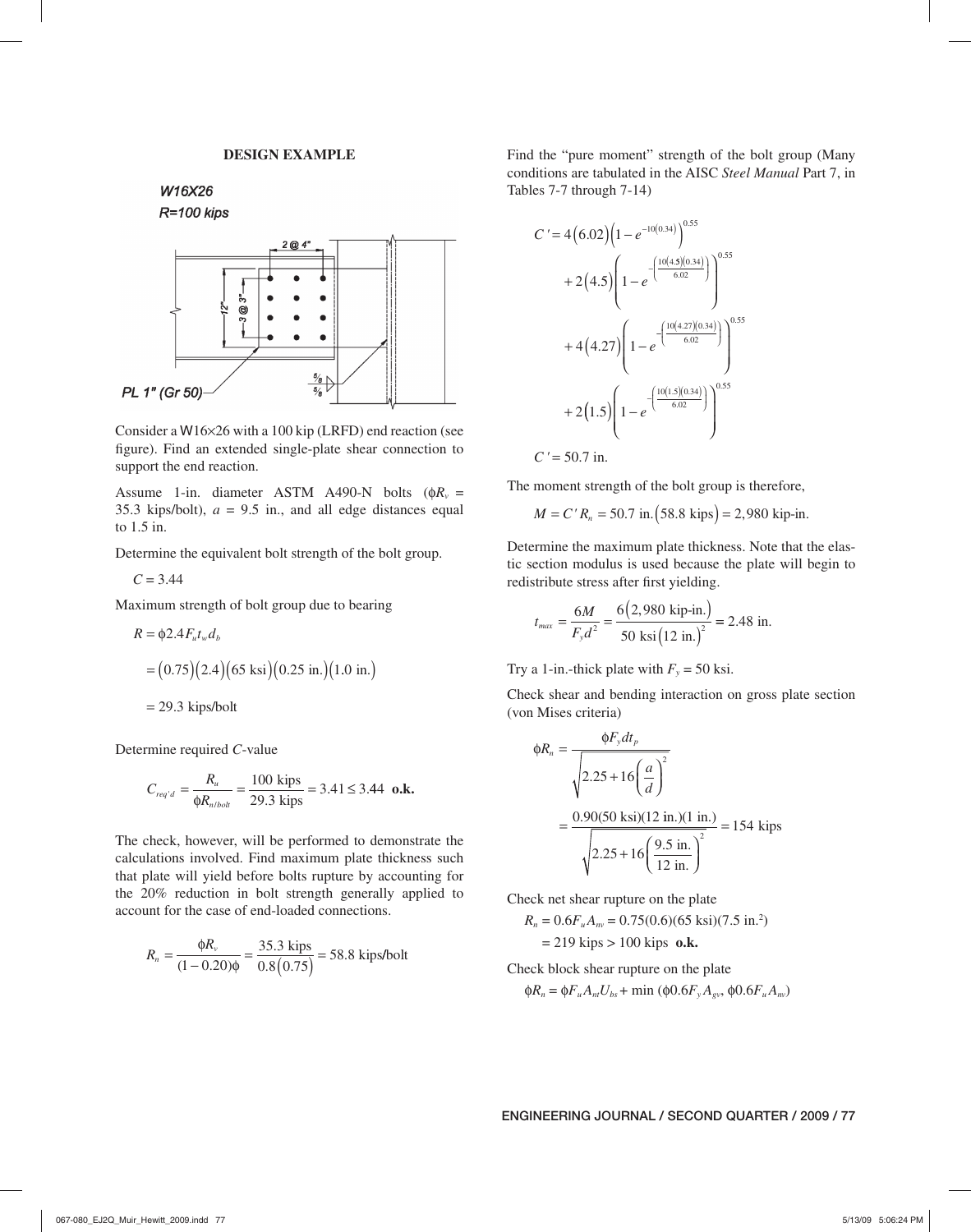Tension rupture component

 $\Phi F_u A_{nl} U_{bs} = 0.75(65 \text{ ksi})(6.69 \text{ in.})(1 \text{ in.})(0.5) = 163 \text{ kips}$ 

Shear yielding component

 $\phi 0.6 F_v A_{\text{ev}} = 0.75(0.6)(50 \text{ ksi})(10.5 \text{ in.})(1 \text{ in.}) = 236 \text{ kips}$ 

Shear rupture component

 $\phi 0.6F_u A_w = 0.75(0.6)(65 \text{ ksi})(6.56 \text{ in.})(1 \text{ in.}) = 192 \text{ kips}$ 

 $R_n = (163 \text{ kips} + 192 \text{ kips}) = 355 \text{ kips}$  100 kips **o.k.** 

Check plate buckling

$$
\lambda = \frac{d\sqrt{F_y}}{t_p \sqrt{47,500 + 112,000 \left(\frac{d}{2e'}\right)^2}}
$$
  
= 
$$
\frac{12\sqrt{50}}{1 \sqrt{47,500 + 112,000 \left(\frac{12}{2(9.5)}\right)^2}} = 0.279 < 0.7
$$

Buckling does not control.

Size the weld to ensure that the plate will yield before the weld ruptures:

$$
w = 0.625t_p = 0.625(1) = 5\% \text{ in.}
$$

## **SYMBOLS**

| a                           |     | the distance from the face of the support to the<br>first vertical line of bolts           |
|-----------------------------|-----|--------------------------------------------------------------------------------------------|
| $\mathcal{C}_{\mathcal{C}}$ | $=$ | number of column (vertical rows) of bolts                                                  |
| d                           | $=$ | plate depth                                                                                |
| $d_h$                       | $=$ | bolt diameter                                                                              |
| e                           |     | the distance from the face of the support to the<br>center of the bolt group               |
| f <sub>a</sub>              | $=$ | the applied bending stress (net or gross)                                                  |
| f,                          | $=$ | the applied shear stress (net or gross)                                                    |
| n                           | $=$ | the number of rows                                                                         |
| S                           | $=$ | the spacing between rows of bolts                                                          |
| $t_p$                       | $=$ | plate thickness, in.                                                                       |
| w                           | $=$ | weld leg size, in.                                                                         |
| $A_b$                       | $=$ | area of bolt, in. $2$                                                                      |
| C                           | $=$ | coefficient for eccentrically loaded bolt groups,<br>from AISC <i>Steel Manual</i> Part 7. |
|                             |     |                                                                                            |

 $C'$  = coefficient used in determining the equivalent pure-moment bolt group strength

 $D =$  live load

 $E$  = modulus of elasticity, ksi

 $E_T$  = tangent modulus of elasticity, ksi

 $L =$  live load

 $F_{EXX}$  = electrode classification number, ksi

- $F_{nv}$  = the shear strength of an individual bolt from AISC Specification Table J3.2, ksi
- $F_y$  = the minimum specified yield stress, ksi
- $F_u$  = the minimum specified tensile stress, ksi
- $L_i$  = the distance of the ith bolt from the center of gravity of the bolt group
- $L_{max}$  = the distance of the bolt furthest from the center of gravity of the bolt group to the center
- $L<sub>s</sub>$  = the length of the slot
- $L_w$  = length of weld, in.
- *R* = the simple beam end reaction
- $\phi R_{sc}$  = the slip resistance provided by a single bolt as a serviceability limit state
- $\phi R_{bre}$  = the shear capacity of a single bolt
- $\Delta$  = vertical deflection caused by the rotation of bolts in short slotted holes
- $\Delta_{max}$  = the maximum deformation on the bolt furthest from the center of gravity, 0.34 in.
- $\lambda$  = slenderness parameter, dimensionless (Young's modulus is incorporated in formula)
- $\theta$  = rotation allowed by movement in short slotted holes

#### **REFERENCES**

- AISC (2005), *Specification for Structural Steel Buildings*, ANSI/AISC 360-05, American Institute of Steel Construction, Chicago, Illinois.
- AISC (2005), *Steel Construction Manual*, 13th Edition, American Institute of Steel Construction, Chicago, Illinois
- AWS (2006), Structural Welding Code—Steel, AWS D1.1/ D1.1M:206, American Welding Society, Miami, Florida.
- Astaneh, A., Call, S.M. and McMullin, K.M. (1989), "Design of Single-Plate Shear Connections," AISC, *Engineering Journal,* 1st Quarter, pp. 21–32.
- Baker, J.F., Horne, M.R. and Heyman, J. (1956), *The Steel Skeleton: Volume II Plastic Behavior and Design,* The Syndics of the Cambridge University Press, Cambridge.